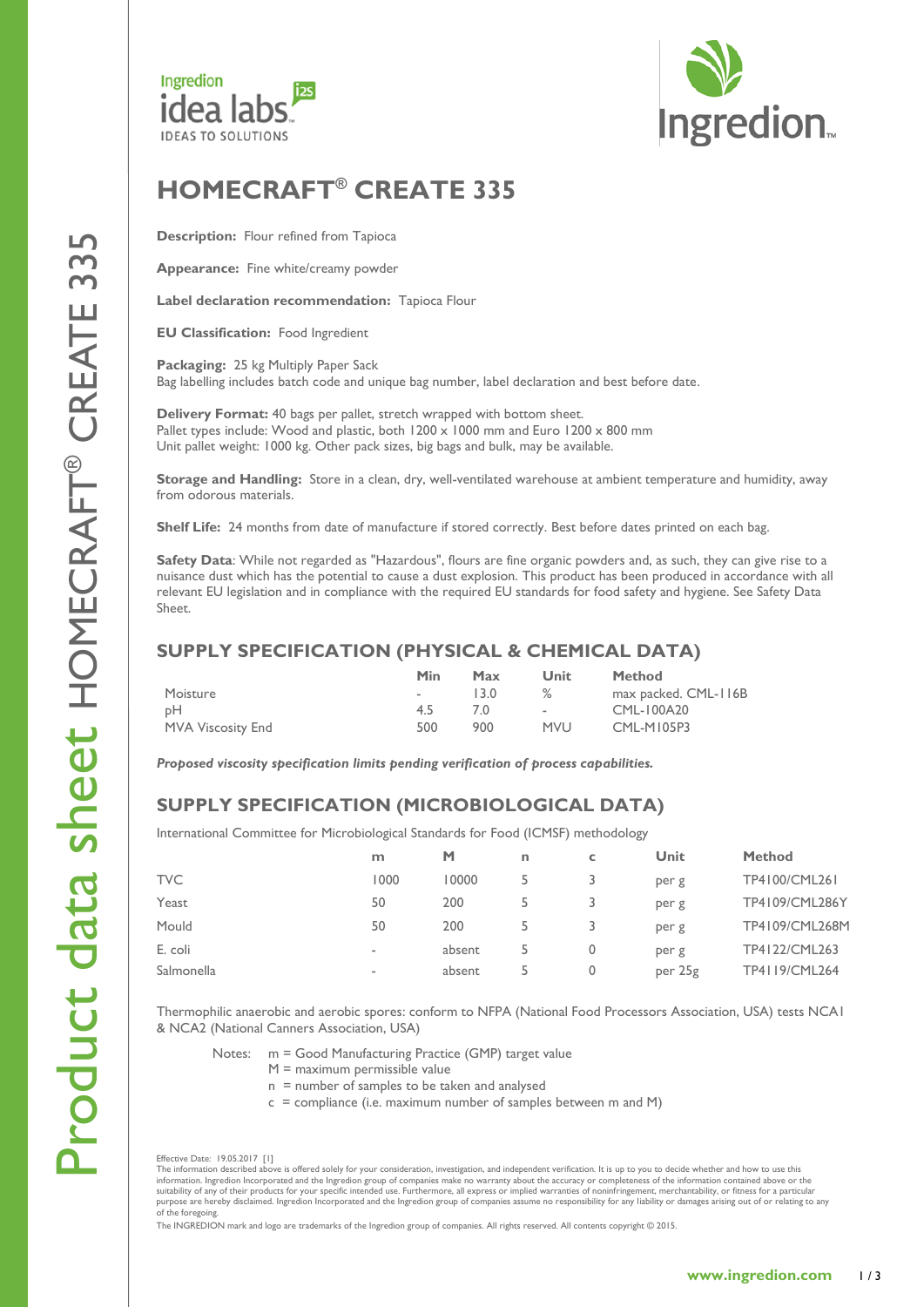

#### **TYPICAL DATA\***



| Ash                                        | Value<br>0.5   |                | Unit<br>$\%$           |             |                |                    | <b>Method</b><br>CML113: 575+/-25°C |                |  |
|--------------------------------------------|----------------|----------------|------------------------|-------------|----------------|--------------------|-------------------------------------|----------------|--|
| <b>ICMSF Microbiological Data</b>          | m              | M              |                        | n.          | $\mathsf{C}$   | <b>Unit</b>        |                                     | <b>Method</b>  |  |
| Enterobacteriacea                          | $\overline{0}$ | 100            |                        | 5           | $\overline{2}$ | per g              |                                     | TP4103/CML263  |  |
| Staph. aureus                              | 20             | 100            |                        | 5           | $\overline{2}$ | per g              |                                     | TP4106/CML265  |  |
| <b>Bacillus cereus</b>                     | 20             | 100            |                        | 5           | $\overline{2}$ | per g              |                                     | TP4108/CML278  |  |
| Clostridium perfringens                    | 0              | 20             |                        | 5           | 2              | per g              |                                     | TP4105/CML279  |  |
| Group D Streptococci                       | $\mathbf{0}$   | $\overline{0}$ |                        | 5           | 2              | per g              |                                     | TP4107/CML280  |  |
| Total mesophilic Anaerobes                 | $\Omega$       | 20             |                        | 5           | $\overline{2}$ | per g              |                                     | TP4130A/CML274 |  |
|                                            | 20             | 100            |                        | 5           | $\overline{1}$ |                    |                                     | TP4142B/CML281 |  |
| Listeria Species<br>Listeria monocytogenes | ÷.             | absent         |                        | 5           | 0              | per 25g<br>per 25g |                                     | TP4121/CML281  |  |
|                                            |                |                |                        |             |                |                    |                                     |                |  |
| <b>Nutritional Data</b>                    | Value          |                | <b>Unit</b>            |             |                |                    | <b>Method</b>                       |                |  |
| Energy                                     | 1663 / 391     |                | kJ / kcal pro 100 g    |             |                |                    | Regulation (EU) 1169/2011           |                |  |
| Fat                                        | max 0.15       |                | g / 100 g dry basis    |             |                |                    | CCI4 extraction                     |                |  |
| of which saturates                         | max 0.1        |                | g / 100 g dry basis    |             |                |                    | CCI4 extraction                     |                |  |
| Carbohydrates                              | min 97         |                | g / 100 g dry basis    |             |                |                    | calculation                         |                |  |
| of which sugar                             | $\Omega$       |                | g / 100 g dry basis    |             |                |                    | calculation                         |                |  |
| of which starch                            | min 97         |                | g / 100 g dry basis    |             |                |                    | own analysis                        |                |  |
| Fibre                                      | $\Omega$       |                | g/100g                 |             |                |                    | Regulation (EU) 1169/2011           |                |  |
| Protein                                    | max 0.5        |                | g / 100 g dry basis    |             |                |                    | Kjeldahl                            |                |  |
| Salt                                       | < 500          |                | mg / 100g              |             |                |                    |                                     |                |  |
| <b>Minerals</b>                            | Value          |                |                        | <b>Unit</b> |                |                    |                                     | <b>Method</b>  |  |
| Calcium                                    | 5              |                | mg / 100g dry basis    |             |                |                    | F.E.S/A.A.S                         |                |  |
| Magnesium                                  | $\mathcal{L}$  |                | mg / 100g dry basis    |             |                |                    | F.E.S/A.A.S                         |                |  |
| Iron                                       | 0.1            |                | mg / 100g dry basis is |             |                |                    | F.E.S/A.A.S                         |                |  |
| Potassium                                  | < 0.1          |                | mg / 100g dry basis    |             |                |                    | F.E.S/A.A.S                         |                |  |
| <b>Heavy Metals</b>                        | Value          |                |                        | <b>Unit</b> |                |                    |                                     | <b>Method</b>  |  |
| <b>Total Heavy Metals</b>                  | $\overline{0}$ |                | mg/kg                  |             |                |                    | survey                              |                |  |
| Arsenic                                    | L              |                | mg/kg                  |             |                |                    | survey                              |                |  |
| Lead                                       | L              |                | mg/kg                  |             |                |                    | survey                              |                |  |
| Cadmium                                    | 0.1            |                |                        | mg/kg       |                |                    | survey                              |                |  |
| Mercury                                    | 0.05           |                | mg/kg                  |             |                |                    | survey                              |                |  |

\* While this information is typical of the product it should not be considered a specification .

Effective Date: 19.05.2017 [1]<br>The information described above is offered solely for your consideration, investigation, and independent verification. It is up to you to decide whether and how to use this information. Ingredion Incorporated and the Ingredion group of companies make no warranty about the accuracy or completeness of the information contained above or the<br>suitablity of any of their products for your specific i of the foregoing.

The INGREDION mark and logo are trademarks of the Ingredion group of companies. All rights reserved. All contents copyright © 2015.